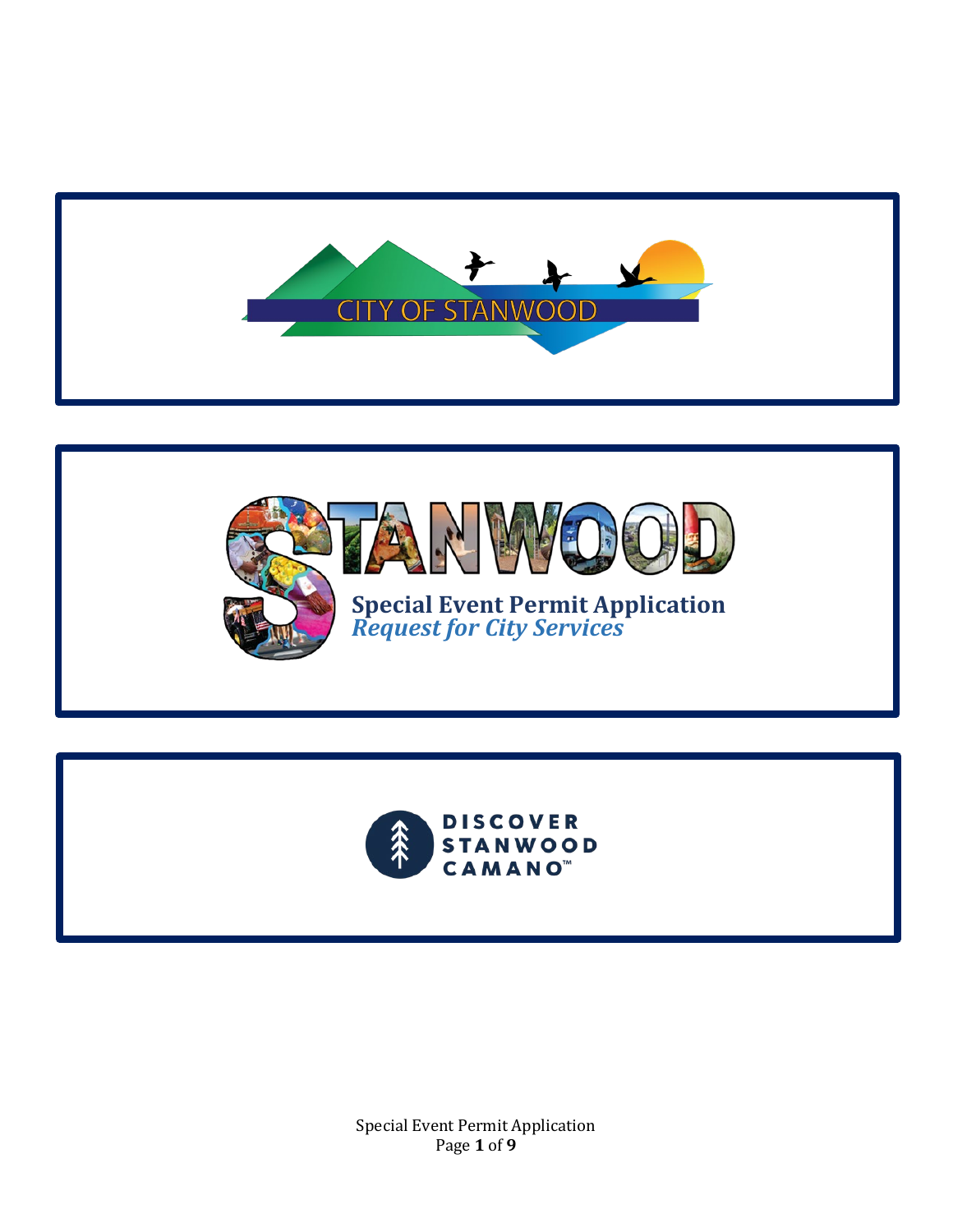## **SPECIAL EVENTS**

**Definition:** Special event means any temporary or ongoing activity that occurs on public property that affects the ordinary use of public streets, right-of-way, sidewalks, traffic, and other places that reasonably expected to cause or result in a gathering in a public place; and/or is reasonably expected to have an uncommon impact on such public place; and/ or is reasonably expected to require the provision of public services.

#### **The Special Event must:**

- Contribute to the city's economic development efforts to promote the city to residents & visitors.
- Attract the general public into the downtown and/or uptown commercial areas and will be conducted in a way that creates the potential for additional retail or service business transactions that will contribute to the City's tax base.
- Provide recreation benefit to the general public.
- Promote the general public welfare and community quality of life.

#### **The following items are required to be submitted with all special event applications:**

A) Completed application - submitted 60 days prior to the event for review and processing. *Incomplete* 

*applications will not be accepted.*

- □ B) COVID-19 Safety Measures Plan
- C) Police/Fire/Public Works Plan
- $\Box$  D) Barricade & Sign Request section completed if applicable
- $\Box$  E) If requesting to hang a banner, you have indicated your preferred location and have attached a conceptual drawing of your banner.
- $\Box$  F) Certificate of Liability Insurance naming the City of Stanwood as an additional insured on the policy is attached.
- $\Box$  G) Event flyer and/or schedule of event(s)
- $\Box$  H) The proposed event map and site plan have been attached to include:
	- o Detailed event layout/route with directional arrows, street names, and proposed street closures and detours
	- o Placement and collection of signage, traffic control devices, barricades, toilets, etc.
	- o Placement of tents, canopies, awnings, stages, booths, trailers, motorhomes, and staging areas
	- o Parking plan
- $\Box$  I) Example of signage attached. If the host is requesting Public Works attach signage to city barriers, all signage should be laminated and delivered to City Hall 10 days prior to deployment of signs. *City staff will not create signage for the event host.*
- $\Box$  J) Written permission from property owner if the event is held on private property, or if roads will be closed affecting someone's ability to access their home or business.
- $\Box$  K) If your event venue is a City Park, verification of availability has been made and a reservation secured with City Staff. *An additional fee is required for park rental.*
- L) Your Event listing must be created and submitted to DiscoverStanwoodCamano.com. The listing will be held in *Draft* mode until the permit application is approved.

Special Event Permit Application Page **2** of **9**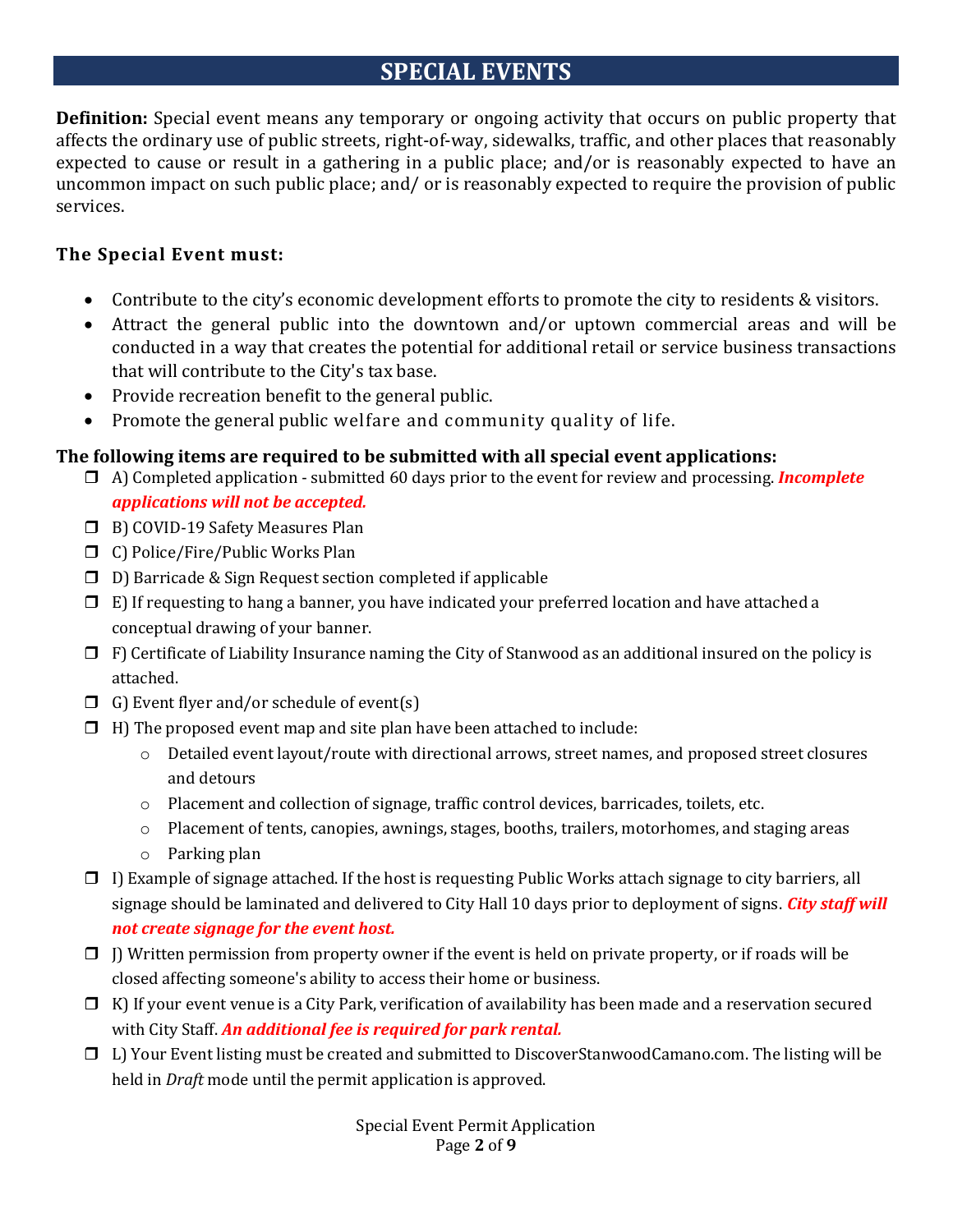# **ACKNOWLEDGEMENTS & AGREEMENTS**

- Any modifications to the area where the event is held must be returned to its original condition. Only chalk is allowed on streets, no paint of any kind is allowed.
- Applicant accepts the responsibility and liability for any banners installed in or over the public right of way.
- If your event venue is a City Park, verification of availability, and an additional Park Rental Fee will be required prior to execution of the Special Event Permit.
- All City fees will be paid 30 days in advance of the event. Any billing overages will be billed to the event host after the event. Failure to pay all fees associated with your Special Event will result in the city being unable to review any future applications.
- **Applicant must submit the event to www.DiscoverStanwoodCamano.com's event calendar**.
- **Applicant shall notify all parties impacted by the special event (residents, businesses, transit, fire, police, public works, etc.). Impacted parties include but are not limited to all residents and businesses that are within a minimum of a one block radius of your event. If broader notification is required, the city will inform the applicant. Copies of notification and acknowledgement of notification with signatures shall be submitted to the city 30 days prior to the event.** *Please review the Notification Letter and Acknowledgement of Notification Form.*
- The City of Stanwood does not maintain insurance that will respond to claims against the applicant arising out of the use of facilities by the applicant, its members, or those attending the event.
- Applicant will provide the City with a Certificate of Liability Insurance naming the City of Stanwood as an additional insured on the policy **under the Applicant's Commercial General Liability insurance policy using ISO Additional Insured- Designated Person or Organization CG 20 26 04 13 or a substitute endorsement providing equivalent coverage.**
- Applicant's insurance coverage shall be primary with respect to the City.
	- o One million dollars (\$1,000,000) Commercial General Liability Insurance for bodily injury or death to any one person; and
	- o Two million dollars (\$2,000,000) Commercial General Liability Insurance for property damage resulting from any-one (1) accident;
- Insurance is to be placed with insurers with a current AM Best rating of not less than A: VII who is authorized to do business in the State of Washington. Insurance may be purchased through the City's insurance carrier at an additional cost to meet this requirement.
- The applicant shall defend, indemnify and hold harmless the City of Stanwood, its officers, officials, employees, and volunteers while acting within the scope of their duties, from any and all causes of action, demands, and claims, including the cost of their defense, arising in favor of the organization, the organization's employees, or third parties on account of personal injuries, bodily injuries, death, or damage to property arising out of the acts or omissions of the organization, its employees or representatives, concessionaires of the event, or any other person or entity, except only such injury or damage as shall have been occasioned by the sole negligence of the City.

| <b>PRINT Applicant Name:</b> |  |
|------------------------------|--|
|------------------------------|--|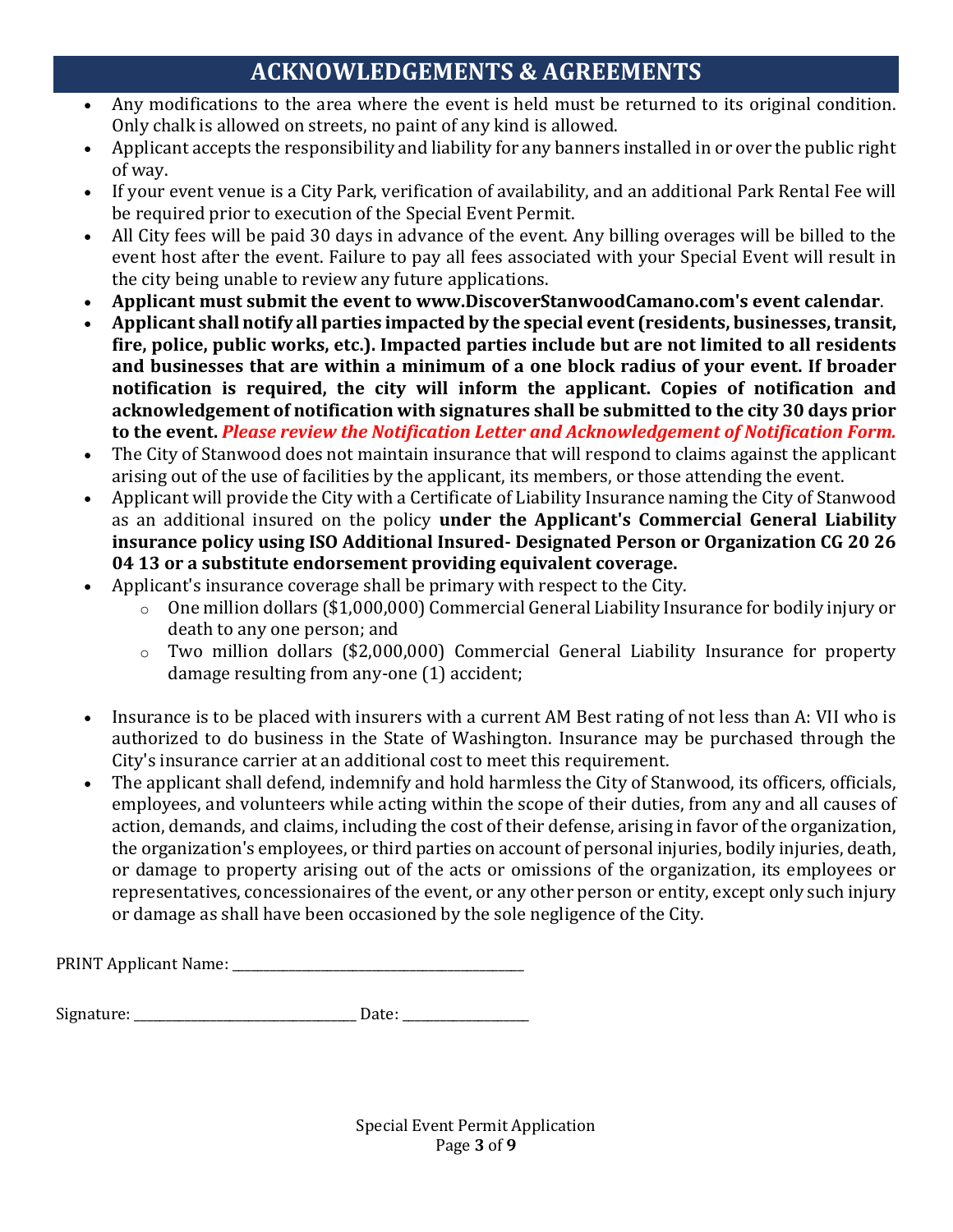# **SPECIAL EVENT PERMIT & REQUEST FOR CITY SERVICES APPLICATION**

| Set Up Time:<br><b>Break Down Time:</b>                                                            |
|----------------------------------------------------------------------------------------------------|
|                                                                                                    |
|                                                                                                    |
|                                                                                                    |
|                                                                                                    |
|                                                                                                    |
|                                                                                                    |
|                                                                                                    |
|                                                                                                    |
|                                                                                                    |
|                                                                                                    |
| Phone Number:                                                                                      |
| Explain how the event will support Stanwood's tourism and/or promoting events or activities in the |
|                                                                                                    |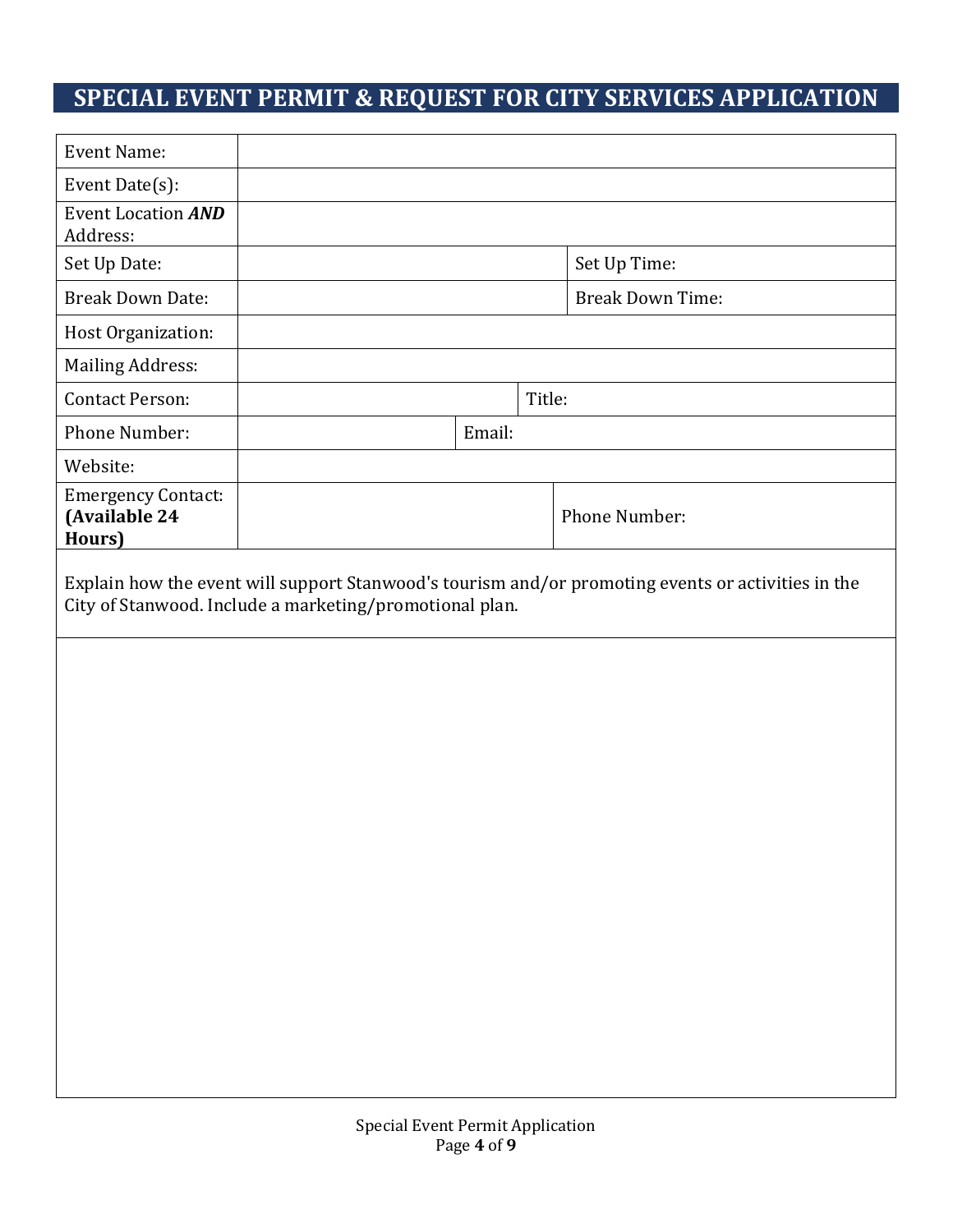#### **VENDORS**

Will there be organizations or vendors involved in the event? Yes: \_\_\_\_\_ No: \_\_\_\_\_ # of Vendors: \_\_\_\_

If yes, how many are located within Stanwood City Limits? <br>  $0$ utside Stanwood City Limits?

#### **NOTE: Applicant must collect and maintain all Vendor Insurance and food handler information.**

Will food and/or alcohol be distributed/sold at the event? Yes: \_\_\_\_\_ No: \_\_\_\_\_

If yes, please explain plan. Note: per SMC 9.24.080 "No person shall consume liquor in a public place.

#### **STREET CLOSURES**

| Does your event cause any street closures? Yes: No: No: |  |
|---------------------------------------------------------|--|
| If yes, please indicate which streets will be closed:   |  |
|                                                         |  |

Street closures can require Fire/Police approval and assistance with traffic control. Have you notified these agencies of the requested closures? Yes: No: **Fire** (360) 629-2184 | **Police** (425) 388-5290

Briefly describe the plan for police services, security/crowd control, first aid/medical assistance, street closures and traffic route/intersection control. Attach additional sheets if needed.

Temporary Signage - Please list the number of signs, size of signs and verbiage used. Attach a diagram of signage location. **All signage attached to city barricades must be provided by the event host/organization.**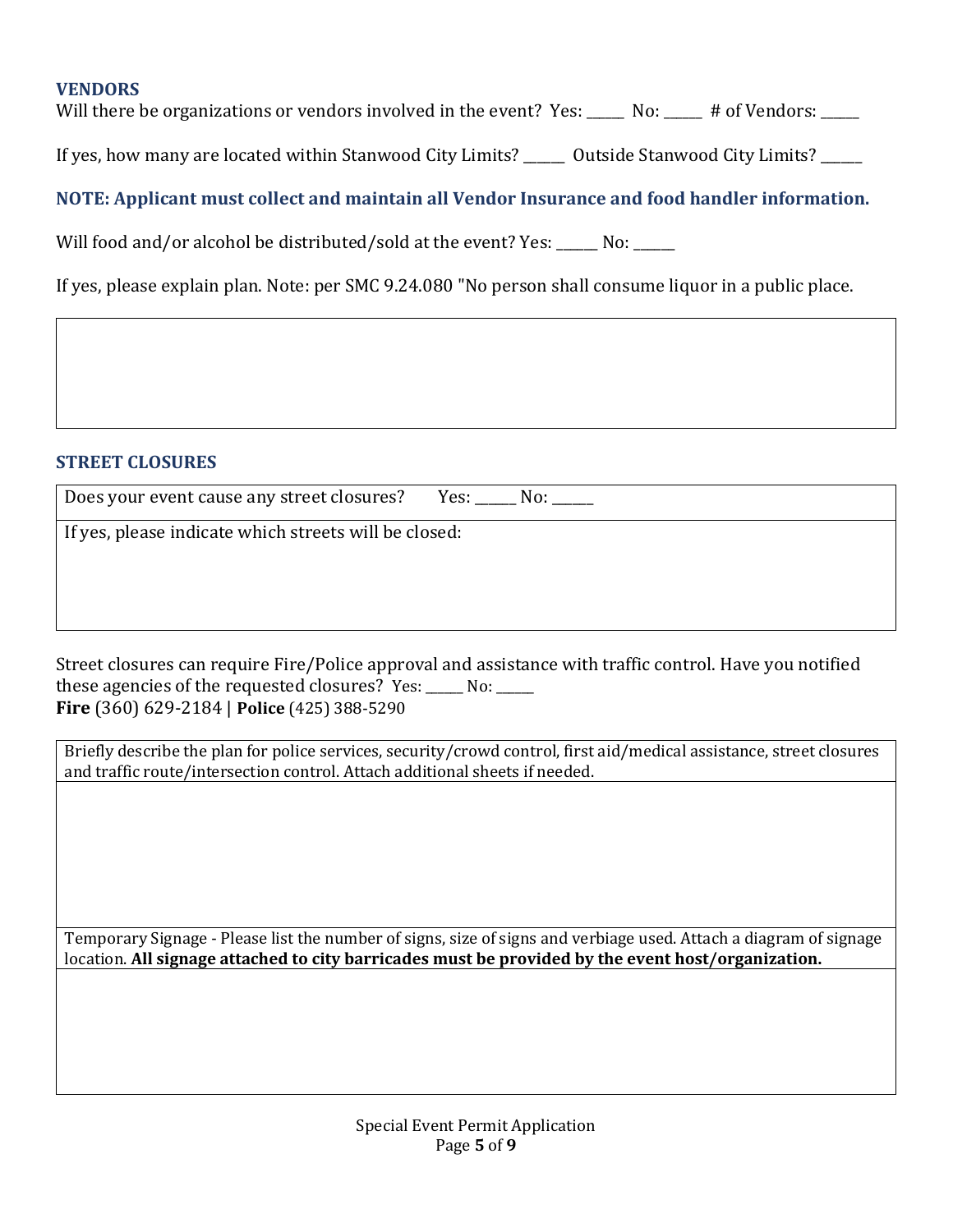### **CITY SERVICES REQUESTED**

Please provide a detailed description of the requested city services. Phone numbers are provided for arrangements with Police and Fire Departments. **Services provided by city staff outside normal business hours will incur overtime fees.** 

| <b>Police</b><br>$(425)$ 388-5290                                                      |  |
|----------------------------------------------------------------------------------------|--|
| <b>Fire</b><br>$(360)$ 629-2184                                                        |  |
| <b>Public Works</b>                                                                    |  |
| Would you like to schedule a logistics meeting with Public Works? Yes: _____ No: _____ |  |

## **SPECIAL EVENT RESOURCES**

This list is provided for you in case your event will involve other agencies. You will be required to make the appropriate contacts, as your event requires.

| City of Stanwood: Permitting/Public Works/General            | <b>Snohomish County PUD</b>       |
|--------------------------------------------------------------|-----------------------------------|
| Information                                                  | Phone: (360) 629-5700             |
| $(360) 629 - 2181$                                           | Website: www.snopud.com           |
| Website: www.stanwoodwa.org                                  | <b>Cascade Gas Company</b>        |
| <b>Washington State Department of Transportation (WSDOT)</b> | Phone: (888) 522-1130             |
| Phone: (360) 705-7000                                        | Website: www.cngc.com             |
| Website: www.wsdot.wa.gov                                    | Amtrak                            |
| <b>Stanwood-Camano School District</b>                       | Phone: (800) 872-7245             |
| Phone: (360) 629-1200                                        | Website: www.amtrak.com           |
| Website: www.startwood.wednet.edu                            | <b>Community Transit</b>          |
| <b>Burlington Northern Railroad</b>                          | Phone: (800) 562-1375 or          |
| Phone: (206) 625-6220                                        | (425) 353-RIDE                    |
| Website: www.bnsf.com                                        | Website: www.communitytransit.org |
| <b>Washington State Liquor Control Board</b>                 | <b>Island County Transit</b>      |
| Phone: (360) 664-1600                                        | Phone: (360) 387-7433             |
| Website: https://lcb.wa.gov                                  | Website: www.islandtransit.org    |
| <b>Snohomish County Health District</b>                      | <b>Fire Department</b>            |
| Phone: (425) 339-5200                                        | Phone: (360) 629-2184             |
| (425) 339-5250 Food Handler Cards                            | <b>Police Department</b>          |
| <b>Waste Management Northwest</b>                            | Phone: (425) 388-5290             |
| Phone: (800) 592-9995                                        |                                   |
|                                                              |                                   |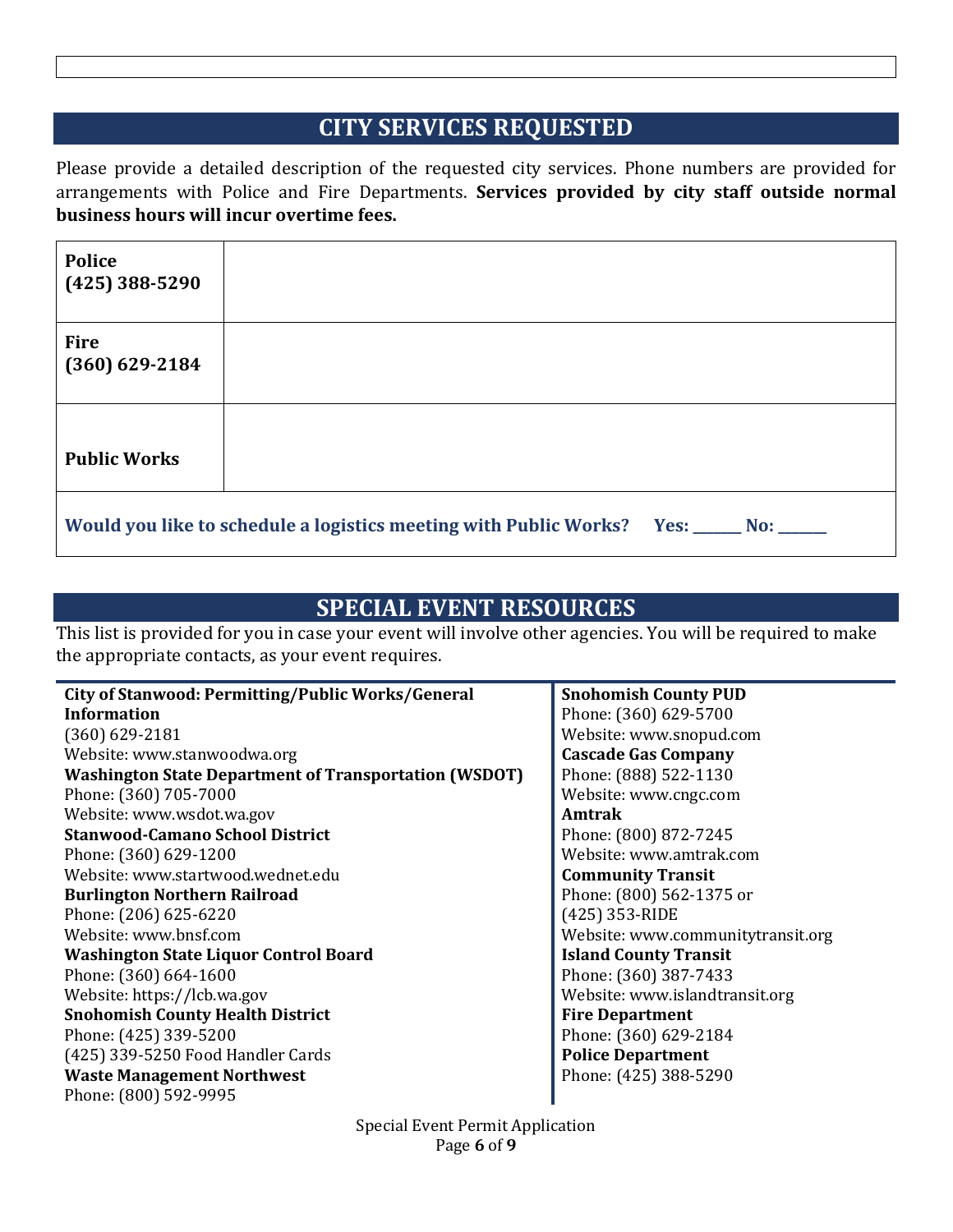Website: www.wmnorthwest.com/stanwood

## **BANNER REQUEST -** *Attach photo or provide rendition*

The City of Stanwood allows approved banners to be hung in designated locations throughout the city. Banners will be placed no more than two weeks prior to the event and removed the first business day following the event. Banner locations will be based on availability and confirmed when your event application is approved. Banners hung without prior approval will be removed.

#### *Banners may be placed only under the following conditions:*

- 1. Banners will be placed and removed only during the approved time frame.
- 2. Placement will occur no more than two weeks prior to the event. If other events are scheduled the weekend prior to the event, banners will be placed the Monday prior to the event.
- 3. Banners will be removed the first business day following the event. Event Organization will pick up banner at City Hall within 7 days of removal. The city will not store banners beyond 7 days.
- 4. **Conceptual drawings of the banner must be submitted for review as part of the approval process.** Banners containing any unapproved reference to commercial activity will not be allowed.
- 5. Abuse of any conditions under this permit will cause the banner to be removed. History of abuse will be considered for future banner requests.

| <b>BANNERS DESIGN REQUIREMENTS</b> |                                             | <b>BANNER LOCATIONS</b>                                  |
|------------------------------------|---------------------------------------------|----------------------------------------------------------|
|                                    | Banners must be 4'H x 8'W to fit the city   | Specify banner location preference by numbering 1-5      |
|                                    | banner stands                               | Banner locations will be approved based on availability. |
|                                    | Banners must contain grommets for           | Ovenell-West Facing                                      |
| installation                       | Ovenell-East Facing                         |                                                          |
|                                    | Banners must be made with outdoor materials | City Hall                                                |
|                                    |                                             | <b>Police Department</b>                                 |
|                                    |                                             | 72 <sup>nd</sup> Ave NW & SR 532                         |

### **BARRICADE & SIGN REQUEST -** *Indicate locations on event site plan*

If the event requires road closures and barricades, the organization must provide all road closure signage. Signs must be provided to City Staff 10 days prior to the event. **A minimum of 10 signs are required.** City staff will determine if more signs are needed depending on the location and scale of the event and number of barricades needed. **Signs must be laminated, in color, and 11x17.** (Template available from city staff).

Dates of requested placement: From: \_\_\_\_\_\_\_\_\_\_\_\_\_\_\_\_\_\_\_\_\_\_\_\_\_ To: \_\_\_\_\_\_\_\_\_\_\_\_\_\_\_\_\_\_\_\_\_\_\_\_\_\_\_\_\_

Number of signs:

Organization will drop off signs at City Hall on date: \_\_\_\_\_\_\_\_\_\_\_

Organization will pick up signs at City Hall on date: \_\_\_\_\_\_\_\_\_\_\_\_\_\_\_\_\_\_\_\_\_\_\_\_\_\_

| **FOR OFFICE USE ONLY**                      |       |                 |
|----------------------------------------------|-------|-----------------|
| The applicant has checked out<br>barricades. |       |                 |
| <b>CHECKED OUT:</b>                          | Date: | Staff Initials: |
| <b>RETURNED:</b>                             | Date: | Staff Initials: |

Special Event Permit Application Page **7** of **9**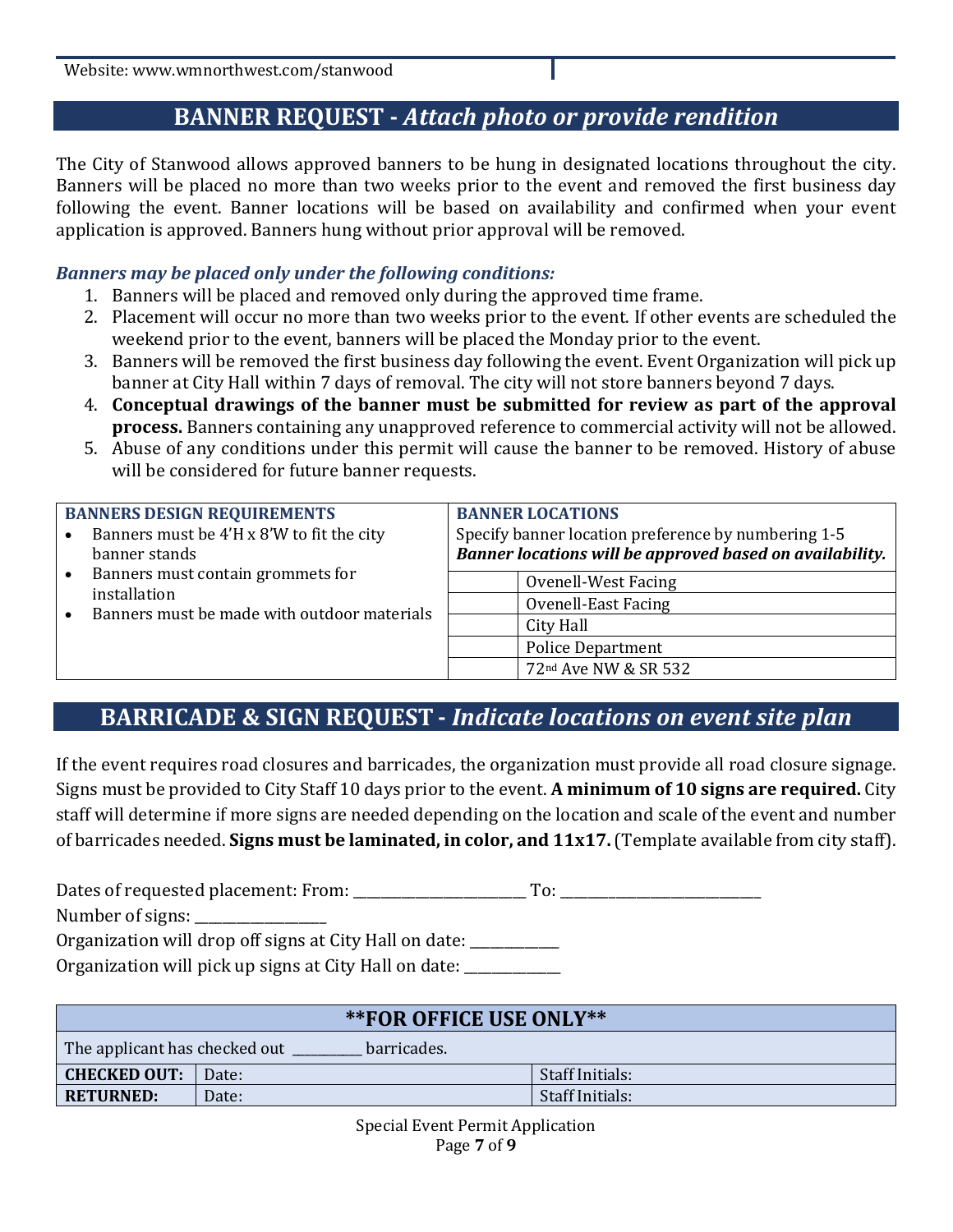| Total number of set-up and break-down hours: | <b>Staff Signature:</b> |
|----------------------------------------------|-------------------------|
|                                              |                         |

# **COVID-19 PRECAUTIONS**

The City of Stanwood is bound by whatever local, state, and federal COVID-19 restrictions are in place during the planning and implementation of your event. Please include your plan for COVID-19 safety practices. If attaching to packet, please indicate that in the box.

#### **COVID-19 SAFETY MEASURES PLAN**

| <b>**FOR OFFICE USE ONLY**</b>                                              |                                    |  |
|-----------------------------------------------------------------------------|------------------------------------|--|
| Date Application Received:                                                  |                                    |  |
| <b>Application Complete</b>                                                 | Park Reservation if Applicable     |  |
| <b>Banner Install Needed</b>                                                | Park Fee Received if Applicable \$ |  |
| Pre-Event Logistics Meeting Needed                                          | Date Fees Paid Date:               |  |
| <b>CLERK'S OFFICE: PROOF OF INSURANCE APPROVED</b>                          |                                    |  |
| Approved by:<br>Date Approved:                                              |                                    |  |
| <b>APPLICATION APPROVED:</b>                                                |                                    |  |
| $\cdot$ $\cdot$ $\cdot$<br>$\sim$ $\sim$ $\sim$ $\sim$ $\sim$ $\sim$ $\sim$ |                                    |  |